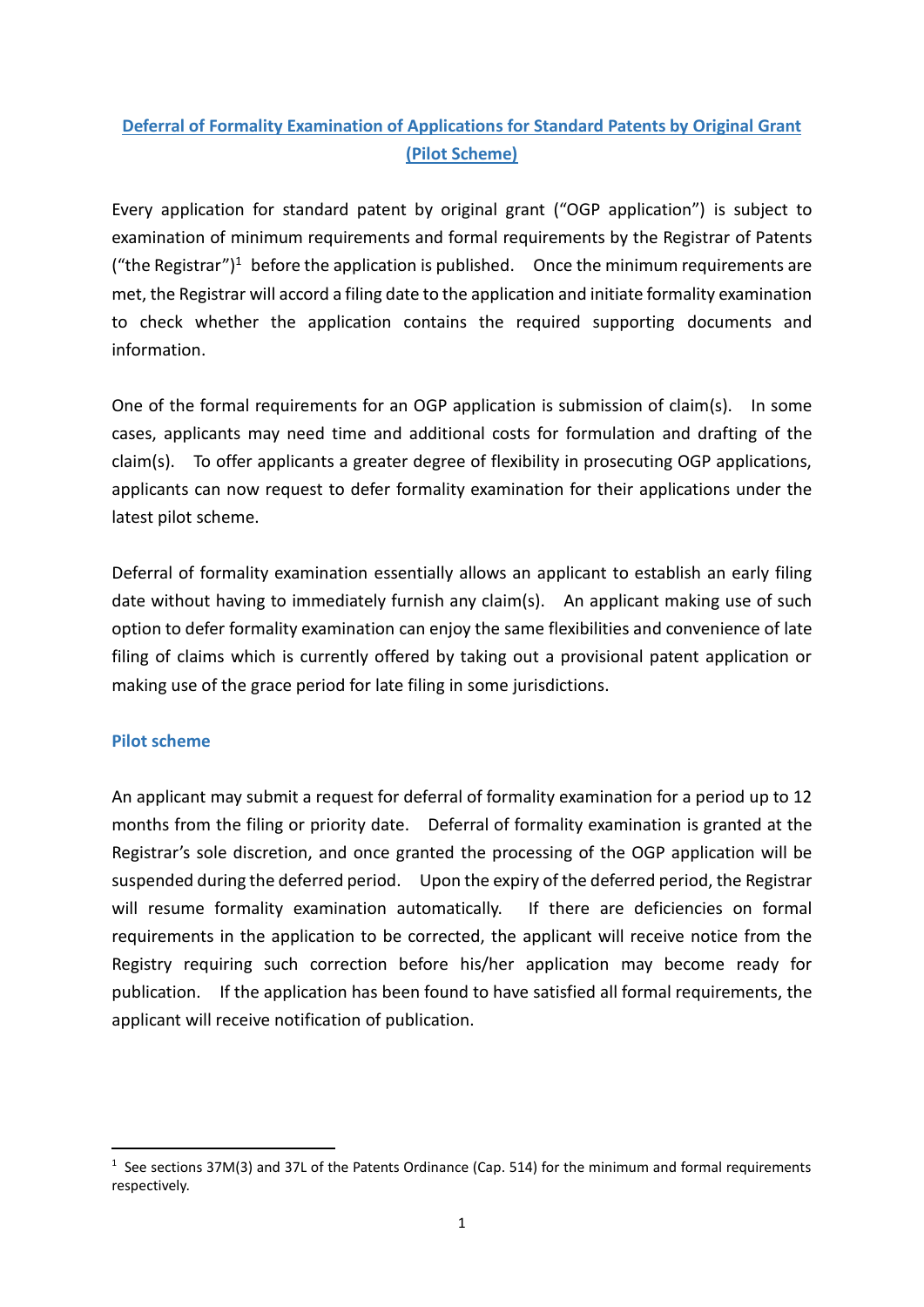#### **Requirements**

The Registrar may defer formality examination of an OGP application if the following conditions are met:

- (1) The OGP application has obtained a filing date.
- (2) The applicant has not made any early publication request under section 37Q(2) of the Patents Ordinance (Cap. 514).
- (3) The end date of the deferred period requested does not exceed beyond 12 months from the filing or priority date.
- (4) The Registrar has not issued any deficiency notice under section 31Y(1) of the Patents (General) Rules (Cap. 514C).

### **How to Apply**

- (1) Submit an OGP application containing a description of the invention or a reference to an earlier specified application.
- (2) Submit a request for deferral of formality examination at the time of filing of the OGP application or within 1 month from the filing date of the OGP application.
- (3) There is no specified form for making the request but an applicant may submit the request by including the following statement in the OGP application:

*"I request to defer formality examination of this patent application for a period of [whole number] months (maximum 12 months), from the filing or priority date."* 

(4) No fee is required for seeking deferral of formality examination.

#### **Benefits**

- Establishes an early priority date as soon as practicable
- Enables quick filing before impending public disclosure of the invention
- Delays the deadline imposed under the normal procedures for submitting claims
- Defers the costs required for prosecution of patent applications in Hong Kong
- Offers applicants more time to assess the patentability and commercial potential of the invention
- Offers applicants more time to seek funding for R&D or patent prosecution if needed